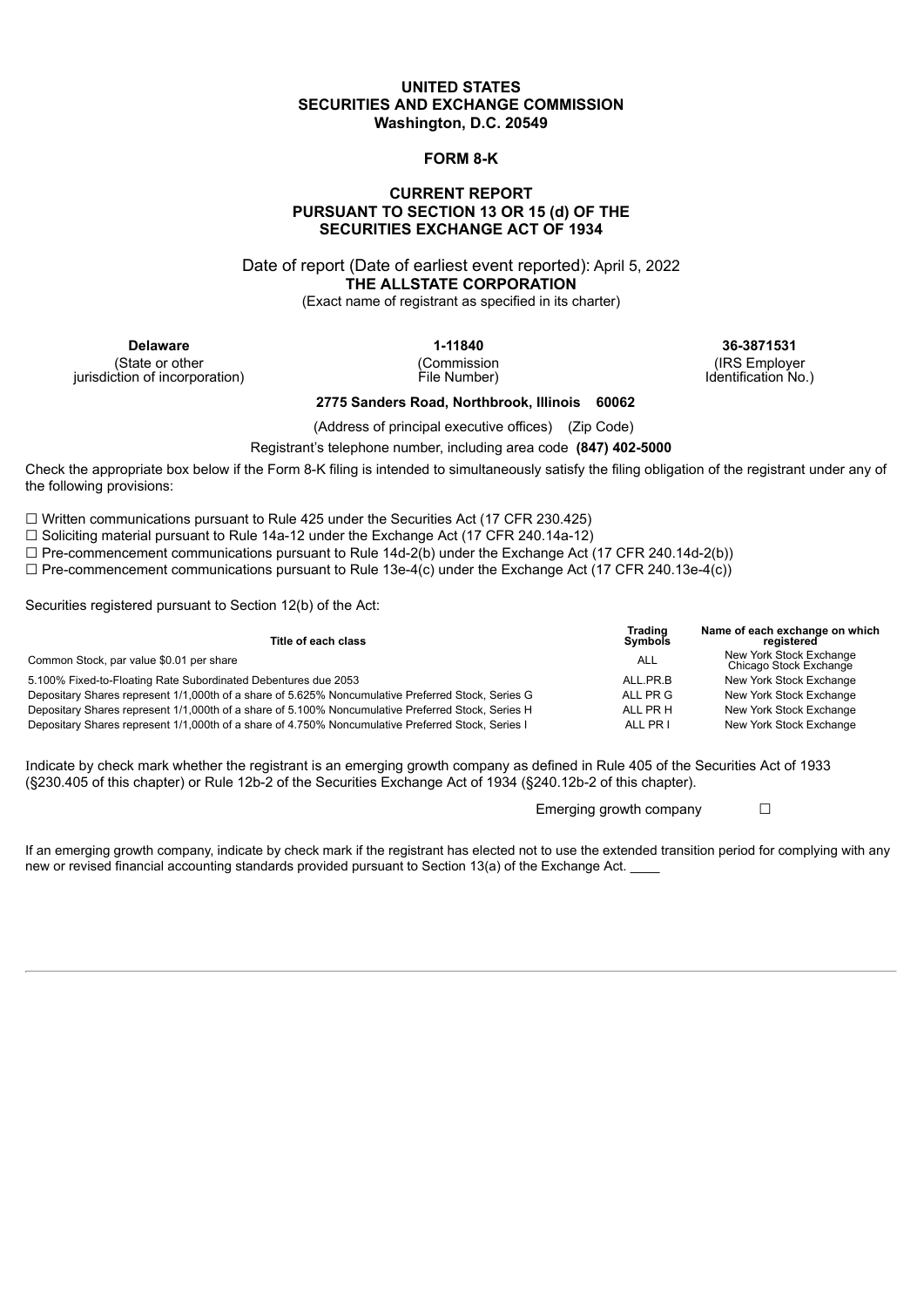# **Section 5 – Corporate Governance and Management**

### Item 5.02. Departure of Directors or Certain Officers; Election of Directors; Appointment of Certain Officers; Compensatory **Arrangements of Certain Officers.**

On April 5, 2022, Don Civgin, Vice Chairman of the Registrant and Vice Chairman and Chief Executive Officer, Protection Products and Services of Allstate Insurance Company, informed the Registrant that he will retire on May 1, 2022. The Registrant is grateful for Mr. Civgin's significant contributions and strong leadership during his time at Allstate.